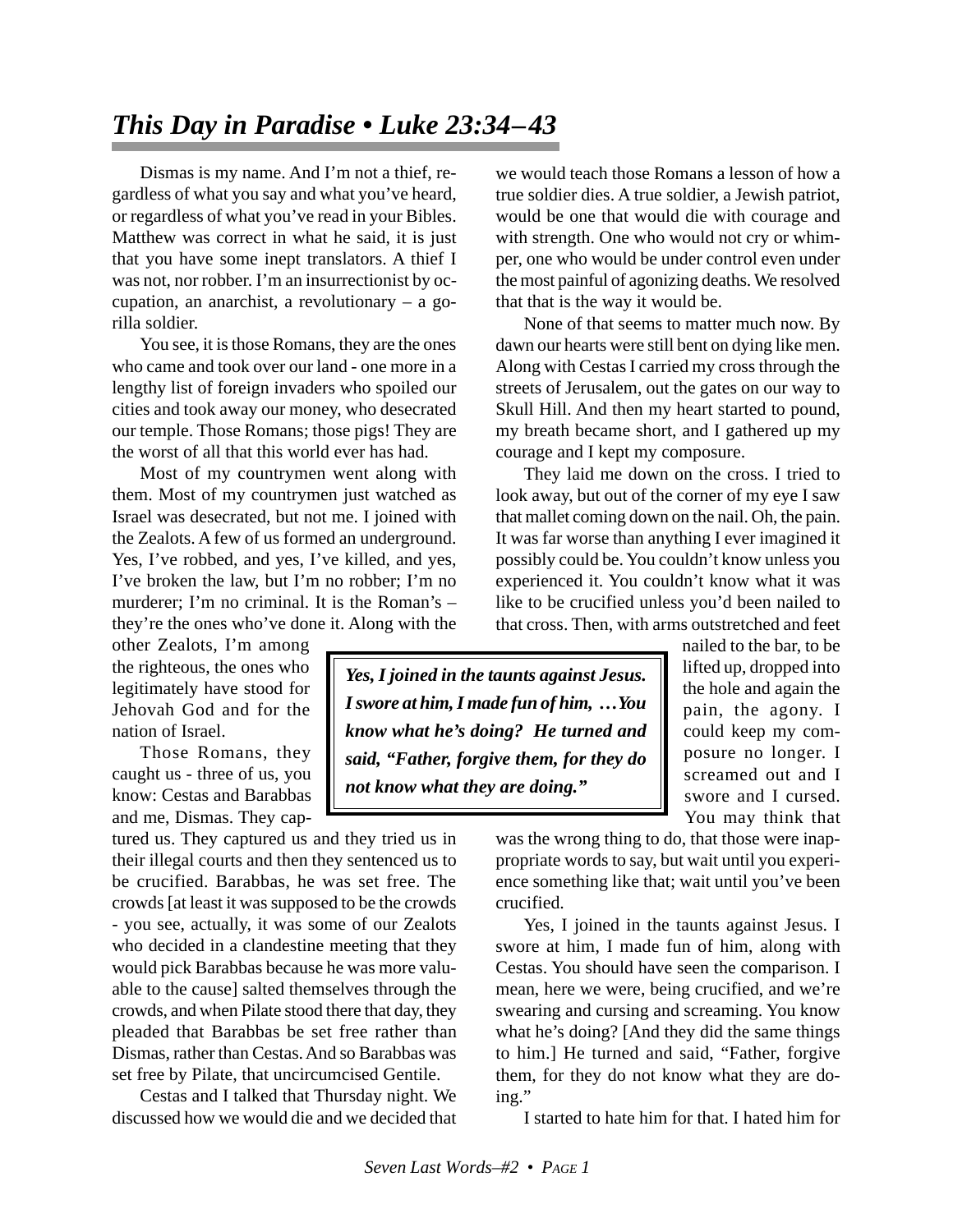his composure that I didn't have. And then Cestas started to mock him and said, "Hey, if you're the Christ, why don't you save yourself and save us?"

I've wondered since then if there wasn't a bit of hope in Cestas when he prayed his seemingly sacrilegious prayer. I've wondered if Cestas didn't hope that maybe Jesus the Christ would perform another miracle. Maybe he would come down off the cross and maybe he would take us down as well. It was at least worth a try; it was at least worth a hope.

It was right about then that I started to compare myself with those who were around me. I looked at Cestas and I thought him to be a pathetic sort. I heard him swearing and cursing, blatantly out of control, and I thought to myself, I may not be fully under control, but at least I'm doing better than he is. I thought myself more righteous, and I certainly thought myself stronger than Cestas, my comrade.

I looked at the Romans, those pigs. I hated them. I hated them for all they had done. I had seen the way they treated my people. I had seen the way they pillaged my land. I had seen the way they had desecrated everything that we as Jews had held sacred and holy. I hated them. And I compared myself in those brief fleeting moments and I thought how much better I am. A Jewish patriot, one who was willing to die for a cause rather than be a mercenary like those Roman soldiers with their fancy uniforms on.

Then I looked at the crowds and, as I compared myself to the crowds, I thought to myself, listen to them; look at them. How easy it is to stand at the foot of the cross or the bottom of a hill and throw taunts, to say the words, to make the comparisons. I wonder what they would be like if they were crucified.

Yes, I made the comparisons, and then I compared myself to this Jesus. No longer did I see myself as better. No longer did I seem good. It was as if a brilliant light shone down and revealed it all to me, although it was the darkest of days. Terribly dark. It was in that moment that I saw myself in Jesus. I knew that Cestas was there; I knew the Romans were there; I knew the crowds were there. But the words, the sounds, the sights,

they all dimmed into the background and it was just Jesus and me. I'll tell you, it was a frightening comparison, an awful comparison, for I saw myself as a sinner. I saw myself as far worse of a criminal than ever they had argued me to be. I saw myself as the ugliest I had ever seen.

It is called repentance, you know. It was a change. I was going one direction and now I was going another direction - a switch, an about face. I had to speak. I had to say something. The first thing I thought that came to my mind was to Cestas and I told him to shut up. "Cestas, what are you doing saying these words to Jesus? We're criminals; this is obviously an innocent man. Who are we to compare? Be quiet."

But then I had to speak to Jesus. And so the conversation began. I turned to him and said, "Jesus." Jesus!

You know that, when you read the New Testament, he is sometimes called Rabbi and he is sometimes called Teacher. He is sometimes called Jesus of Nazareth; he is sometimes called Jesus the Son of God; he is often called Lord; but only once, in all the Bible, did anyone ever simply call him "Jesus." And I was the one. Only once ever recorded, and I was the one. There has been a lot of speculation about that. There are some who say that I had read the sign on the cross, that when I saw the sign that said, This is Jesus, the King of the Jews, I knew what to call him. There are others, though, who say that I was from Nazareth, that I grew up with Jesus, that we were boyhood friends, and in the streets of Nazareth he called me Dismiss and I called him Jesus. They say it had been years and years since we had seen one another, but now the dying man used the same title as the playing boy and I called him, simply, Jesus. The answer - I'm going to hold you in suspense for the answer. Someday, though, someday when we meet in the marketplace of heaven, you ask me and I'll tell you the answer for sure, but that was not the most significant of all.

Most significant of all was the beginning of that conversation when I simply prayed the shortest, littlest, prayer that I could come out with. I said, "Jesus, Jesus remember me when you come into your kingdom."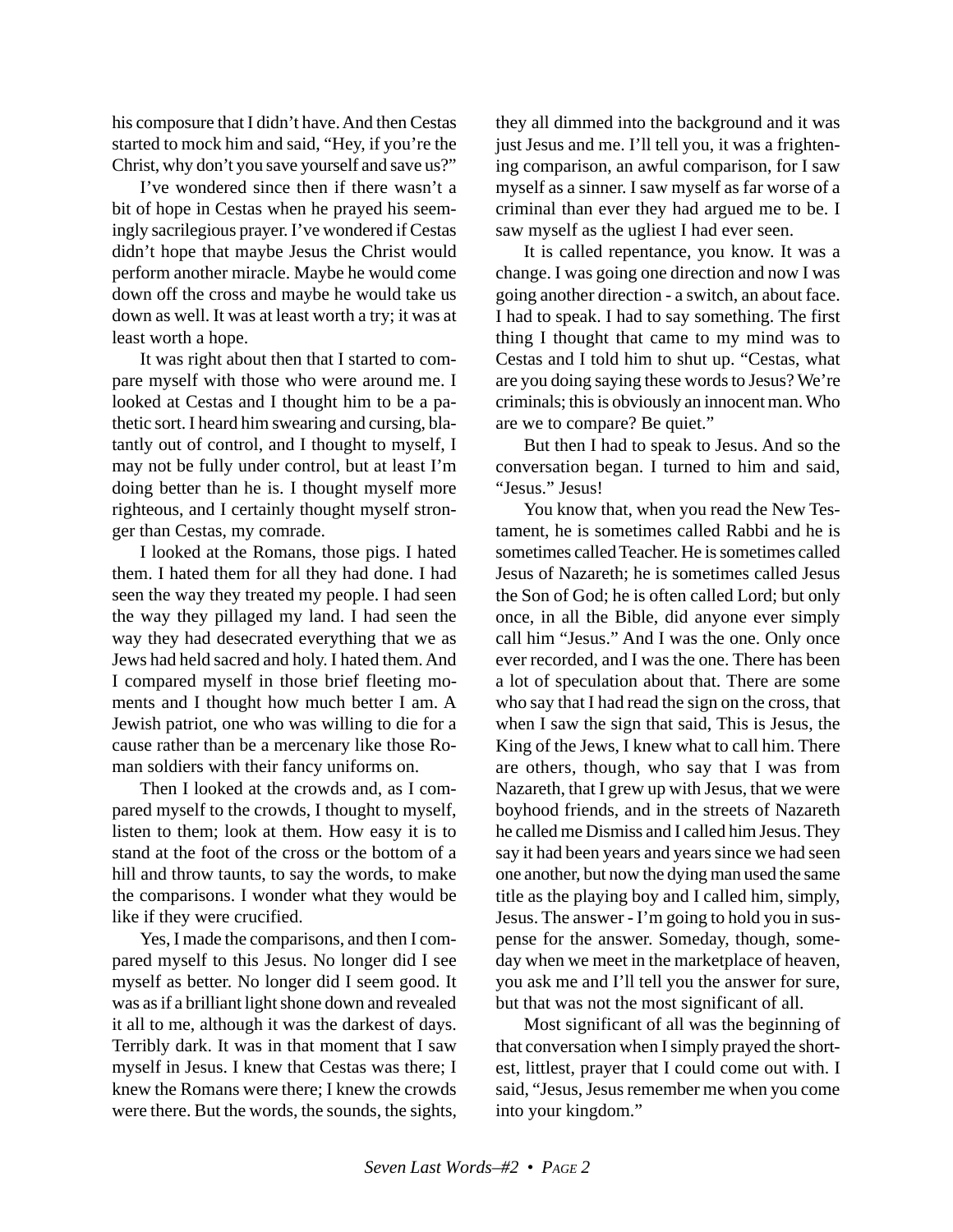Now, I didn't have a lot of faith. My faith was a tiny little speck, but I had faith. Oh, I had faith. I didn't say, Jesus, remember me IF you come into your kingdom. I said, Jesus, remember me WHEN you come into your kingdom. Because I believed he was not just a king of A kingdom, I believed he was the king of THE kingdom.

 "Jesus, remember me when you come into your kingdom." I didn't have anything much to

offer, just a little bit of faith; no good works. I couldn't give him money, I didn't have any. In fact, as you know from the crucifixion, I had been stripped naked.

Completely naked. So I didn't even have what the poorest of you might have. I had nothing at all to pay.

Good works? Well, I protested too much a moment ago. I was a criminal. I had robbed; I had killed; I had broken law upon law. Good works? I had no time left for good works. There was no place for me to go; there was nothing for me to do. Baptism? I had never been baptized. Church member? I had never been a member of a church, never had I even gone to a church. None of those things that sometimes people count to be the important stuff, the important matters to get merit with God.

It was later on in the Bible that the words were written, "Everyone who calls on the name of the Lord will be saved." But I, Dismiss, did just that. I called. I called on the name of Jesus to be saved. The word that I used means "think kindly of me, think graciously of me, when you come into your kingdom." I wasn't asking much. But Jesus gave to me far more than I asked.

Now, I'll admit to you that I didn't know him very well then, hardly at all. But I'll also tell you that I've been with him now for almost 2000 years and I know him very, very well. And I will tell you that it is just like Jesus to be asked a little and to give a lot. "Jesus, think kindly of me when you come into your kingdom."

And then he began to speak. Only a sentence, but in it he gave to me all the assurances that ever I needed. He assured me that he spoke with authority when he said, "I tell you the truth." I could sense his presence, it was unlike the presence of any man before whom I have ever stood before or spoken to or followed. He had a presence about him, the way he spoke, the words that he said. As simple as they were, "I tell you the truth," - it was the authority and confidence of God himself speaking. "I tell you the truth, Dismiss." How personal and intimate it was. There

*…but he was concerned about me. He gave individual attention for me.*

he was, dying for all the sinners of all the world, on his mind was his relationship with the Father, on his mind was his relationship to

all those who were around him, the words he spoke, the infinite variety of thoughts which must have pressed in upon him, but he was concerned about me. He gave individual attention for me. "I tell you the truth, Dismas."

And then he gave me the assurance of instant salvation. He said, " I tell you the truth, today you will be with me in paradise." Today! Not when I had earned it. Not when I had gone through years of purgatory to be prepared. Not after some lengthy interim soul sleep, but today. Here I had the opportunity to exchange a cross for paradise today. "I tell you the truth, today you will be with me in paradise."

The word that he said was 'paradesos'. He actually said that word. It is kind of like your English word. It is a word that the Persians first coined that came over into many languages, including Greek and then into Hebrew and eventually into English, as well. The Persians used it to refer to a garden that was enclosed in walls. It was kind of the idea that there were all the difficulties of the world roundabout, but here was a garden of luxury all contained in walls. Safe and secure, luxurious and magnificent - paradise. It was what was being offered to me that very day.

At the time, I was overjoyed, but I had not yet begun to understand what paradise is all about. For 20 centuries now, paradise has been my home. I've had a mansion there; I've walked on the streets; I've talked with the people. I've